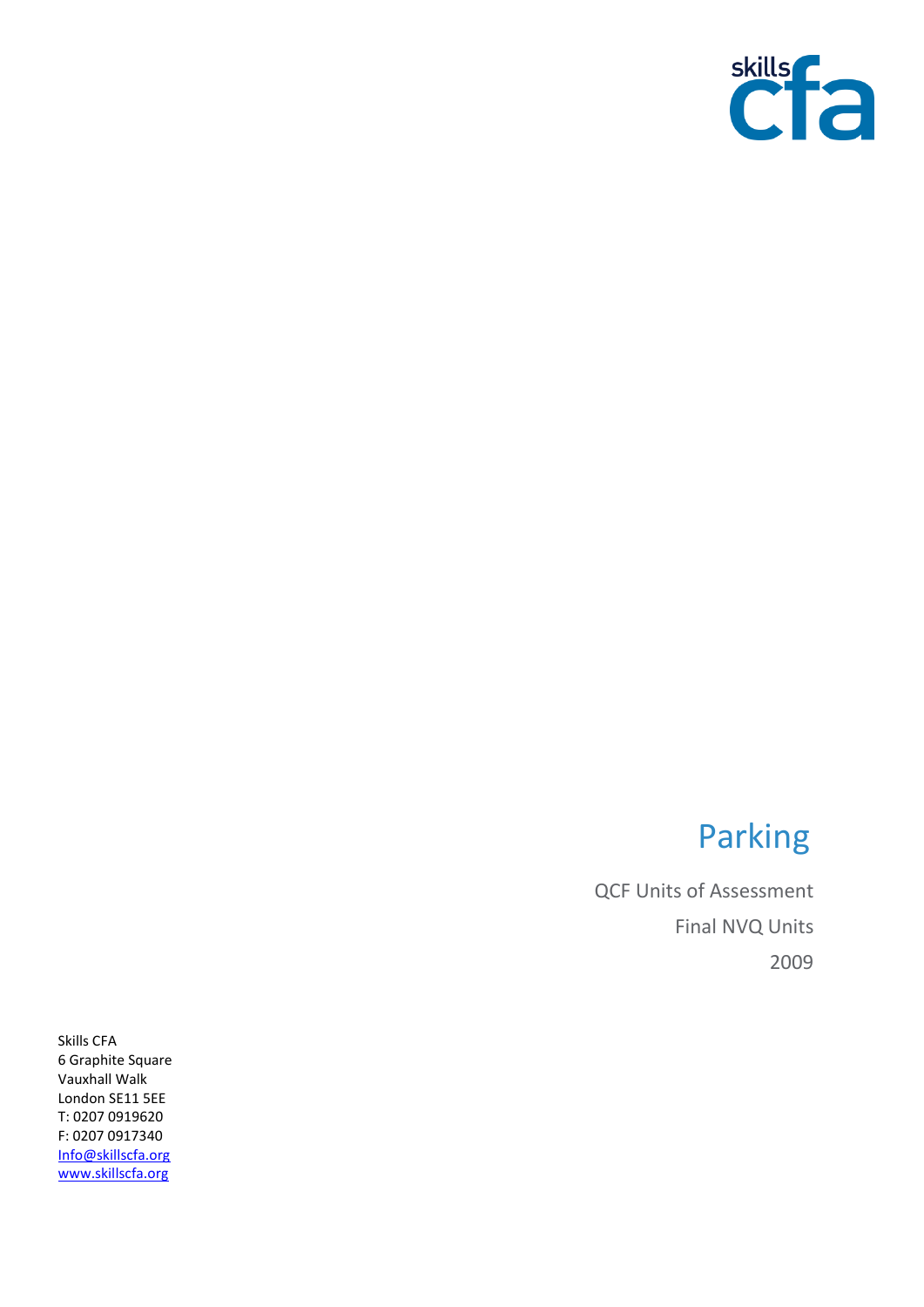

## **Contents**

| No.  | Title                                                                                   | Page No. |
|------|-----------------------------------------------------------------------------------------|----------|
| Q257 | Administer parking dispensations                                                        |          |
| Q333 | Administer parking and traffic challenges, representations<br>and civil parking appeals | 4        |
| Q335 | Administer parking and traffic debt recovery                                            | 9        |
| Q334 | Administer statutory parking and traffic appeals                                        | 13       |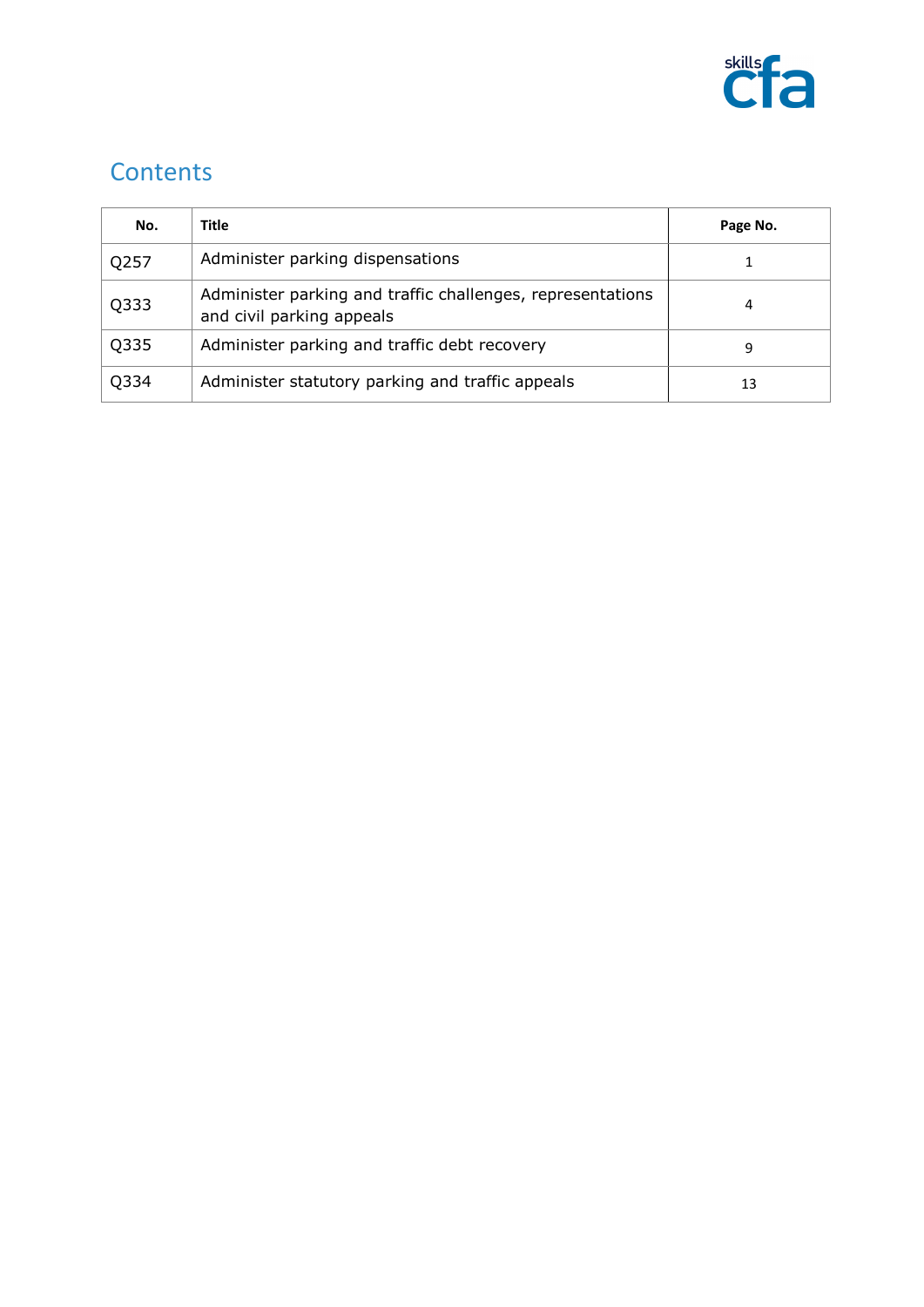

| <b>Title</b>                                                                                        | Administer parking dispensations  |                                                                                                                                                                                                                                                                                                                                                                                                                                                                                                                                                                                                                                                                                                                                                                                                                                                                                                                          |
|-----------------------------------------------------------------------------------------------------|-----------------------------------|--------------------------------------------------------------------------------------------------------------------------------------------------------------------------------------------------------------------------------------------------------------------------------------------------------------------------------------------------------------------------------------------------------------------------------------------------------------------------------------------------------------------------------------------------------------------------------------------------------------------------------------------------------------------------------------------------------------------------------------------------------------------------------------------------------------------------------------------------------------------------------------------------------------------------|
| <b>Skills CFA Unit</b><br>No.                                                                       | Q257                              |                                                                                                                                                                                                                                                                                                                                                                                                                                                                                                                                                                                                                                                                                                                                                                                                                                                                                                                          |
| <b>WBA Unit No.</b>                                                                                 | J/601/2647                        |                                                                                                                                                                                                                                                                                                                                                                                                                                                                                                                                                                                                                                                                                                                                                                                                                                                                                                                          |
| Level                                                                                               | 2                                 |                                                                                                                                                                                                                                                                                                                                                                                                                                                                                                                                                                                                                                                                                                                                                                                                                                                                                                                          |
| <b>Credit Value</b>                                                                                 | 4                                 |                                                                                                                                                                                                                                                                                                                                                                                                                                                                                                                                                                                                                                                                                                                                                                                                                                                                                                                          |
| <b>GLH</b><br>14                                                                                    |                                   |                                                                                                                                                                                                                                                                                                                                                                                                                                                                                                                                                                                                                                                                                                                                                                                                                                                                                                                          |
| <b>Learning Outcomes</b>                                                                            |                                   | <b>Assessment Criteria</b>                                                                                                                                                                                                                                                                                                                                                                                                                                                                                                                                                                                                                                                                                                                                                                                                                                                                                               |
| The learner will                                                                                    |                                   | The learner can                                                                                                                                                                                                                                                                                                                                                                                                                                                                                                                                                                                                                                                                                                                                                                                                                                                                                                          |
| 1. Understand the organisational<br>and legal context for<br>administering parking<br>dispensations |                                   | 1.1 Describe the services that they are<br>responsible for<br>1.2 Clarify the limits and scope of their<br>responsibilities and authority in<br>providing services<br>1.3 Explain the organisation's policies,<br>procedures and constraints that<br>affect services in their area of<br>responsibility<br>1.4 Explain how to apply the<br>organisation's policies, procedures<br>and constraints that affect services<br>in their area of responsibility<br>1.5 Describe the current legislation,<br>Traffic Regulation Orders and other<br>regulations that apply<br>1.6 The requirements of the Data<br>Protection Act and its implications<br>for own role<br>1.7 Describe the specialist software<br>used by the organisation for the<br>issue of permits, season tickets,<br>suspensions, dispensations /<br>waivers and blue badges<br>1.8 Explain how to use the specialist<br>software used by the organisation |
|                                                                                                     |                                   | for the issue of permits, season<br>tickets, suspensions, dispensations<br>/ waivers and blue badges                                                                                                                                                                                                                                                                                                                                                                                                                                                                                                                                                                                                                                                                                                                                                                                                                     |
| 2. Understand the processes<br>dispensations                                                        | involved in administering parking | 2.1 Explain the criteria, policy and<br>procedures in relation to permits,<br>season tickets, suspensions,<br>dispensations / waivers and blue<br>badges<br>2.2 Clarify the range of checks that are<br>relevant to applications                                                                                                                                                                                                                                                                                                                                                                                                                                                                                                                                                                                                                                                                                         |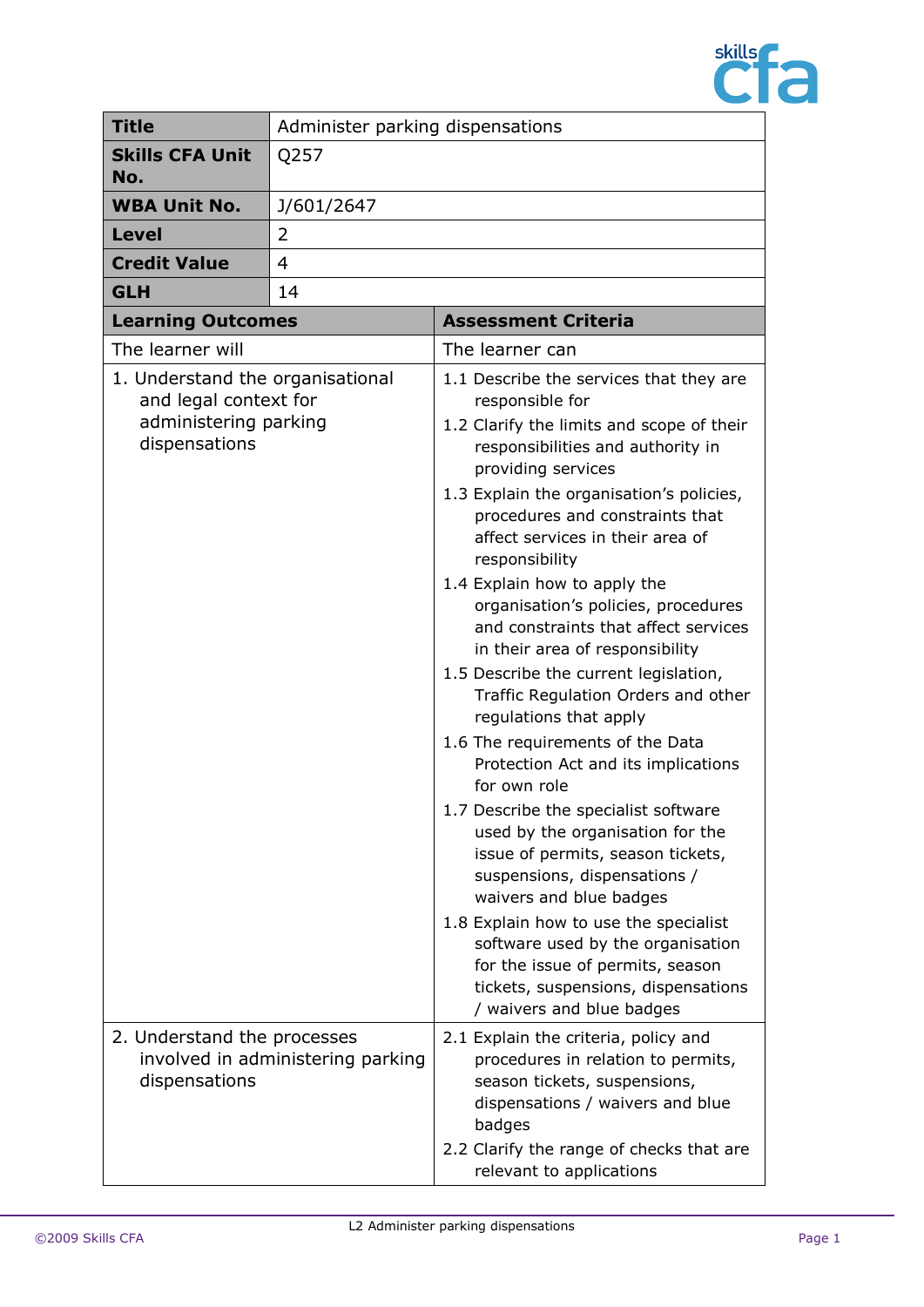

| 2.3 Explain how and when to carry out                                     |
|---------------------------------------------------------------------------|
| the range of checks that are                                              |
| relevant to applications                                                  |
| 2.4 Clarify the organisation's anti-fraud                                 |
| policies and procedures                                                   |
| 2.5 Explain how to operate the                                            |
| organisation's anti-fraud policies                                        |
| and procedures                                                            |
| 2.6 Describe the evidence required to                                     |
| support an application for a permit,                                      |
| season tickets, suspension,                                               |
| dispensation / waiver or blue badge                                       |
|                                                                           |
| 2.7 Explain the payment and refund<br>processing within the organisation  |
| 2.8 Explain how to communicate                                            |
| effectively with customers and                                            |
| other relevant departments                                                |
| 2.9 Clarify the importance of the audit                                   |
| trail of controlled stationary                                            |
| 2.10 Explain how to update and                                            |
| maintain records as necessary                                             |
| 3. Be able to receive and process<br>3.1 Advise customers on criteria for |
| applications for parking<br>eligibility                                   |
| dispensations<br>3.2 Review applications and supporting                   |
| evidence against published criteria                                       |
| 3.3 Seek additional evidence from the                                     |
| customer if required                                                      |
| 3.4 Carry out relevant checks in                                          |
| accordance with organisational                                            |
| procedures                                                                |
| 3.5 Where necessary, seek opinions                                        |
| from appropriate medical                                                  |
| professionals                                                             |
| 3.6 Handle supporting documentation                                       |
| securely and in line with current                                         |
| legislation or relevant terms and                                         |
| conditions                                                                |
| 3.7 Make a decision to approve or                                         |
| decline the application                                                   |
| 4. Be able to issue documentation<br>4.1 Communicate the decision to the  |
| for parking dispensations<br>customer, return documentation               |
| where necessary and issue                                                 |
| appropriate paperwork                                                     |
|                                                                           |
|                                                                           |
| 4.2 Maintain appropriate records<br>including renewals                    |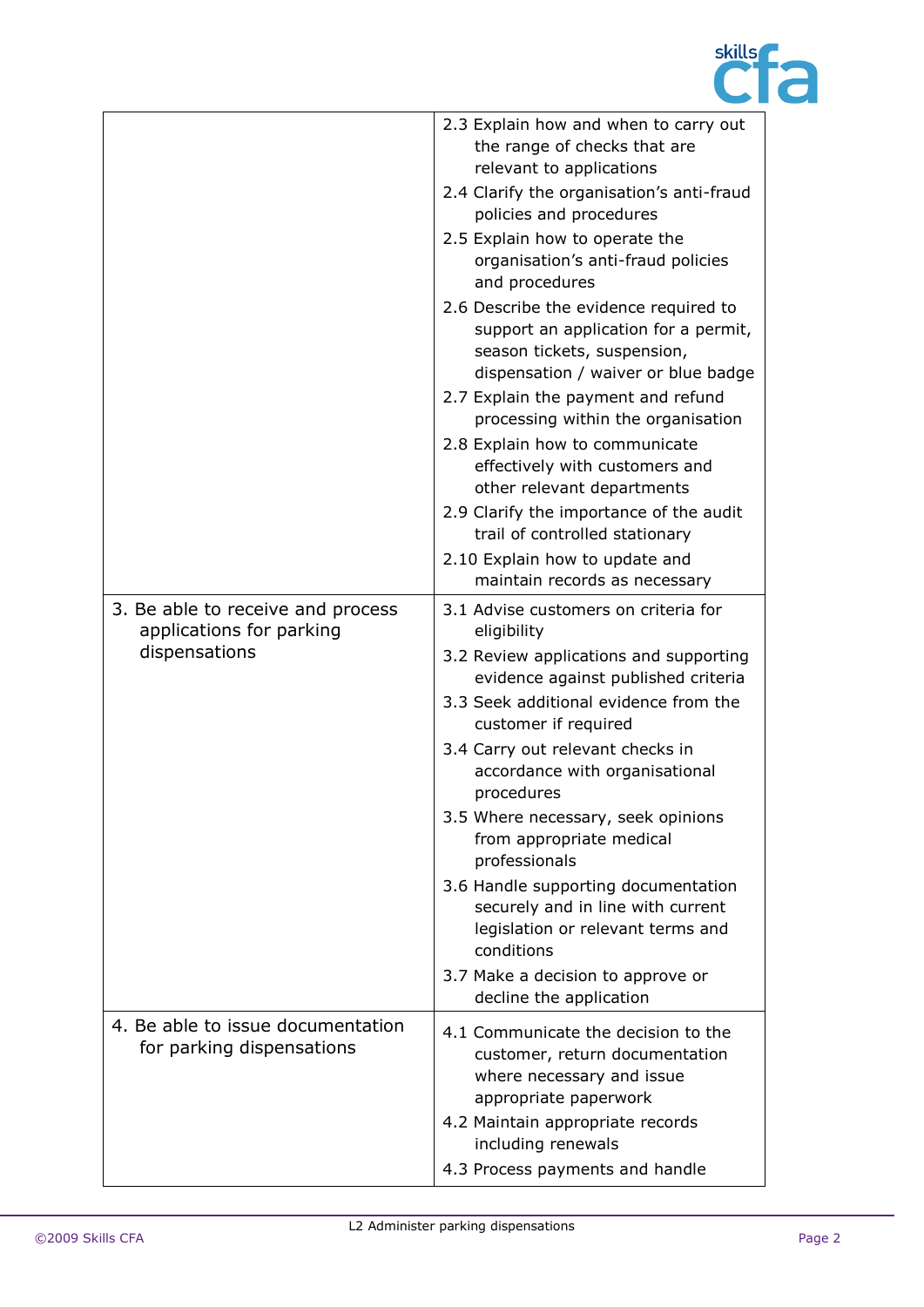

|                                                                                                                                                                     | refunds in line with organisational<br>procedures                                                         |
|---------------------------------------------------------------------------------------------------------------------------------------------------------------------|-----------------------------------------------------------------------------------------------------------|
|                                                                                                                                                                     | 4.4 Communicate the decision or                                                                           |
|                                                                                                                                                                     | information to other relevant                                                                             |
|                                                                                                                                                                     | departments                                                                                               |
| <b>Additional Information about the unit</b>                                                                                                                        |                                                                                                           |
| Unit purpose and aim(s)                                                                                                                                             | This unit is about the skills,<br>knowledge and understanding<br>required to administer<br>dispensations. |
| Unit expiry date                                                                                                                                                    | 31 December 2013                                                                                          |
| Details of the relationship between<br>the unit and relevant national<br>occupational standards or other<br>professional standards or curricula<br>(if appropriate) | Skills CFA NOS 2008, Unit 234.                                                                            |
| Assessment requirements or<br>guidance specified by a sector or<br>regulatory body (if appropriate)                                                                 | <b>Assessment Strategy</b>                                                                                |
| Support for the unit from an SSC or<br>other appropriate body (if required)                                                                                         | <b>Skills CFA</b>                                                                                         |
| Location of the unit within the<br>subject/sector classification system                                                                                             | 15. Business, Administration and<br>Law<br>15.2 Administration                                            |
|                                                                                                                                                                     |                                                                                                           |
| Name of the organisation<br>submitting the unit                                                                                                                     | <b>Skills CFA</b>                                                                                         |
| Availability for use                                                                                                                                                | Shared                                                                                                    |
| Unit available from                                                                                                                                                 | 1 August 2010                                                                                             |
| Unit guided learning hours                                                                                                                                          | 14                                                                                                        |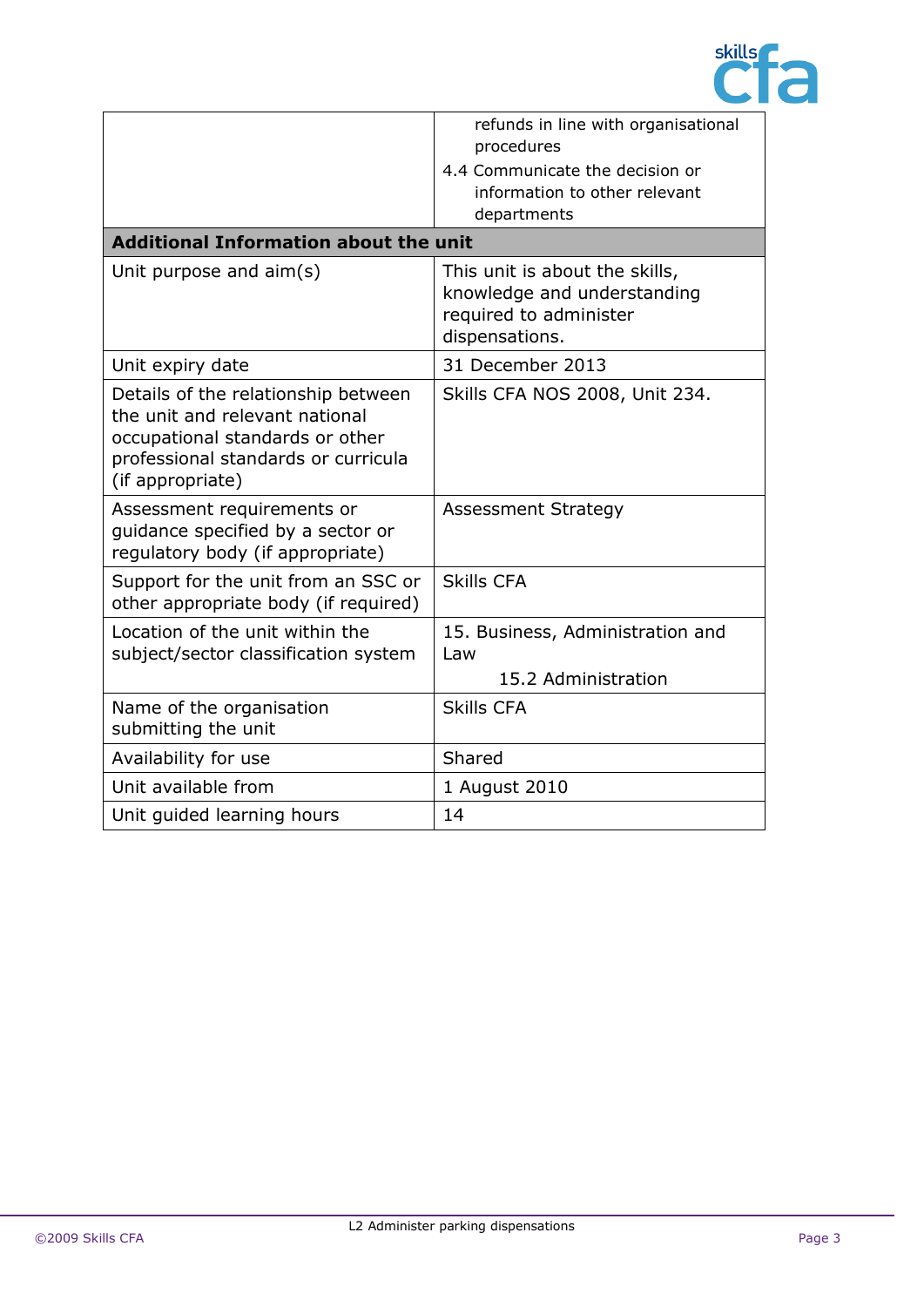

| <b>Title</b>                                                                                                                                 |                                 | Administer parking and traffic challenges,<br>representations and civil parking appeals                                                                                                                                                                                                                                                                                                                                                                                                                                                                                                                                                                                                                                                                                                                                                                                                                                                                |
|----------------------------------------------------------------------------------------------------------------------------------------------|---------------------------------|--------------------------------------------------------------------------------------------------------------------------------------------------------------------------------------------------------------------------------------------------------------------------------------------------------------------------------------------------------------------------------------------------------------------------------------------------------------------------------------------------------------------------------------------------------------------------------------------------------------------------------------------------------------------------------------------------------------------------------------------------------------------------------------------------------------------------------------------------------------------------------------------------------------------------------------------------------|
| <b>Skills CFA Unit</b><br>No.                                                                                                                | Q333                            |                                                                                                                                                                                                                                                                                                                                                                                                                                                                                                                                                                                                                                                                                                                                                                                                                                                                                                                                                        |
| <b>WBA Unit No.</b>                                                                                                                          | L/601/2648                      |                                                                                                                                                                                                                                                                                                                                                                                                                                                                                                                                                                                                                                                                                                                                                                                                                                                                                                                                                        |
| 3<br><b>Level</b>                                                                                                                            |                                 |                                                                                                                                                                                                                                                                                                                                                                                                                                                                                                                                                                                                                                                                                                                                                                                                                                                                                                                                                        |
| <b>Credit Value</b>                                                                                                                          | 9                               |                                                                                                                                                                                                                                                                                                                                                                                                                                                                                                                                                                                                                                                                                                                                                                                                                                                                                                                                                        |
| 40<br><b>GLH</b>                                                                                                                             |                                 |                                                                                                                                                                                                                                                                                                                                                                                                                                                                                                                                                                                                                                                                                                                                                                                                                                                                                                                                                        |
| <b>Learning Outcomes</b>                                                                                                                     |                                 | <b>Assessment Criteria</b>                                                                                                                                                                                                                                                                                                                                                                                                                                                                                                                                                                                                                                                                                                                                                                                                                                                                                                                             |
| The learner will                                                                                                                             |                                 | The learner can                                                                                                                                                                                                                                                                                                                                                                                                                                                                                                                                                                                                                                                                                                                                                                                                                                                                                                                                        |
| 1. Understand the organisational<br>and legal context for<br>administering parking and traffic<br>challenges, representations and<br>appeals |                                 | 1.1 Describe the services they are<br>responsible for<br>1.2 Clarify the limits and scope of their<br>responsibilities and authority in<br>providing services<br>1.3 Explain their organisation's policies,<br>procedures and constraints that<br>affect services in their area of<br>responsibility<br>1.4 Explain how to apply their<br>organisation's policies, procedures<br>and constraints in their work<br>1.5 Describe the current legislation,<br>codes of practice and Traffic<br>Regulation Orders that apply when<br>dealing with challenges,<br>representations and CPN appeals<br>1.6 Explain the requirements of the<br>Data Protection Act and its<br>implications for their role<br>1.7 Explain how to access and use the<br>sources of information needed to<br>deal with challenges,<br>representations and CPN appeals<br>1.8 Interpret the documents that are<br>used in parking control<br>administration in relation to dealing |
|                                                                                                                                              |                                 | with challenges, representations<br>and CPN appeals                                                                                                                                                                                                                                                                                                                                                                                                                                                                                                                                                                                                                                                                                                                                                                                                                                                                                                    |
| 2. Understand how to register<br>receipt of challenges,                                                                                      | representations and CPN appeals | 2.1 Explain how to communicate<br>effectively with customers in order<br>to be clear about the nature of<br>their enquiry<br>2.2 Clarify the courses of action<br>available to customers                                                                                                                                                                                                                                                                                                                                                                                                                                                                                                                                                                                                                                                                                                                                                               |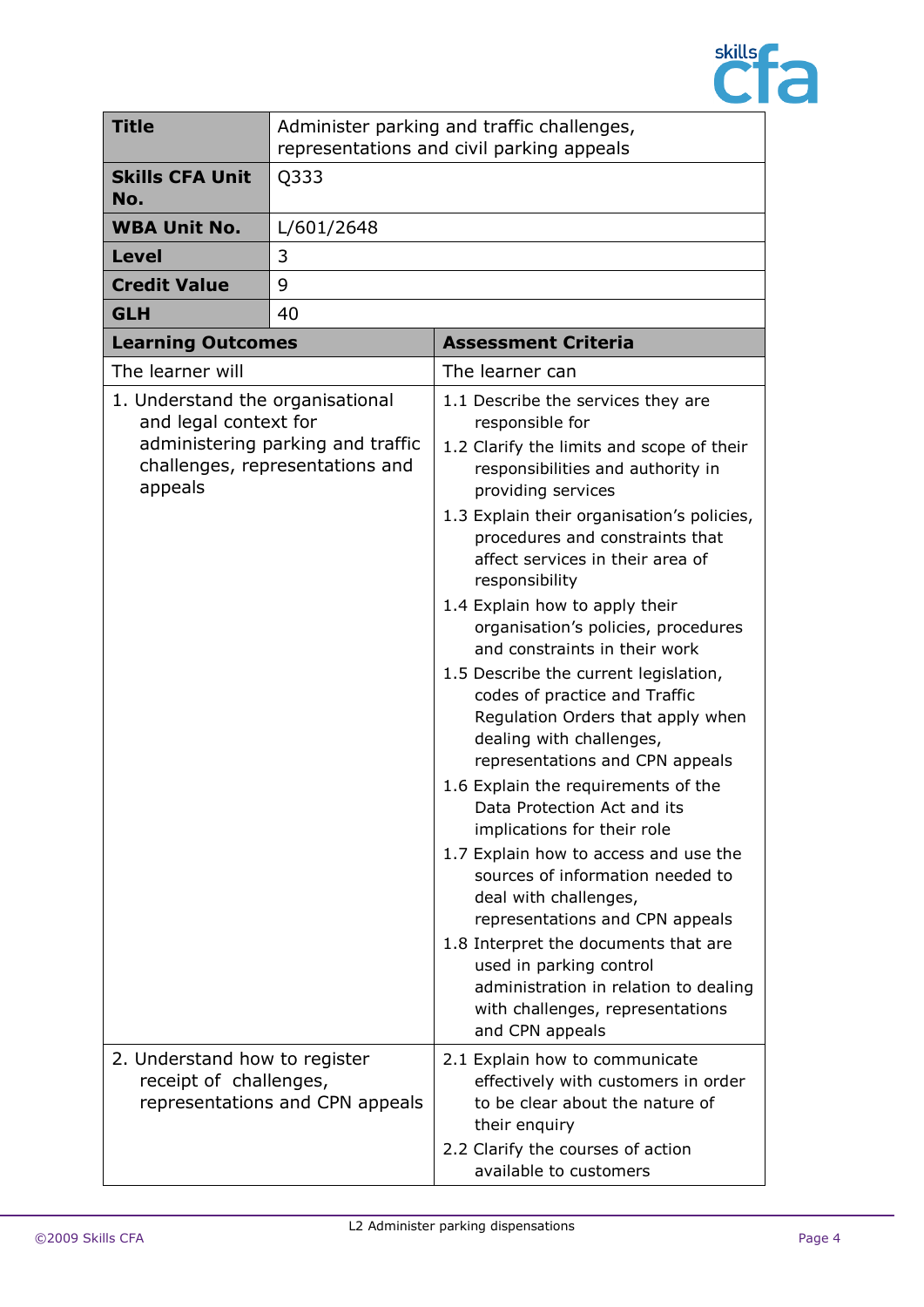

|                                                                                   | 2.3 Clarify the information that is<br>needed to consider a challenge,<br>representation or CPN appeal,<br>2.4 Explain why the specified<br>information is required<br>2.5 Explain the criteria for cancellation<br>2.6 Clarify why it is important to record<br>receipt of a challenge,<br>representation or CPN appeal<br>2.7 Explain how to identify evidence |
|-----------------------------------------------------------------------------------|------------------------------------------------------------------------------------------------------------------------------------------------------------------------------------------------------------------------------------------------------------------------------------------------------------------------------------------------------------------|
|                                                                                   | that is reliable, valid and sufficient<br>2.8 Describe the information and<br>evidence that has to be provided by<br>the customer                                                                                                                                                                                                                                |
|                                                                                   | 2.9 Explain how to check that customer<br>information is valid                                                                                                                                                                                                                                                                                                   |
|                                                                                   | 2.10 Describe the specialist software<br>used by their organisation for the<br>recording and processing of<br>challenges, representations and<br>CPN appeals                                                                                                                                                                                                     |
|                                                                                   | 2.11 Explain how to use the specialist<br>software used by their organisation<br>for the recording and processing of<br>challenges, representations and<br>CPN appeals                                                                                                                                                                                           |
| 3. Understand how to respond to<br>challenges, representations and<br>CPN appeals | 3.1 Describe the range of internal<br>evidence that is needed to support<br>a reliable decision                                                                                                                                                                                                                                                                  |
|                                                                                   | 3.2 Explain where to obtain the internal<br>information that is needed to<br>support a reliable decision                                                                                                                                                                                                                                                         |
|                                                                                   | 3.3 Explain how to clarify the details of<br>the customer's challenge,<br>representation and CPN appeal<br>through oral or written questioning                                                                                                                                                                                                                   |
|                                                                                   | 3.4 Clarify the limits of own<br>responsibility in investigating<br>challenges, representations and<br>CPN appeals                                                                                                                                                                                                                                               |
|                                                                                   | 3.5 Identify who to refer matters<br>outside of own authority to                                                                                                                                                                                                                                                                                                 |
|                                                                                   | 3.6 Explain how to identify and obtain<br>evidence that has not been<br>provided                                                                                                                                                                                                                                                                                 |
|                                                                                   | 3.7 Explain how to make decisions that<br>are supported by the evidence and                                                                                                                                                                                                                                                                                      |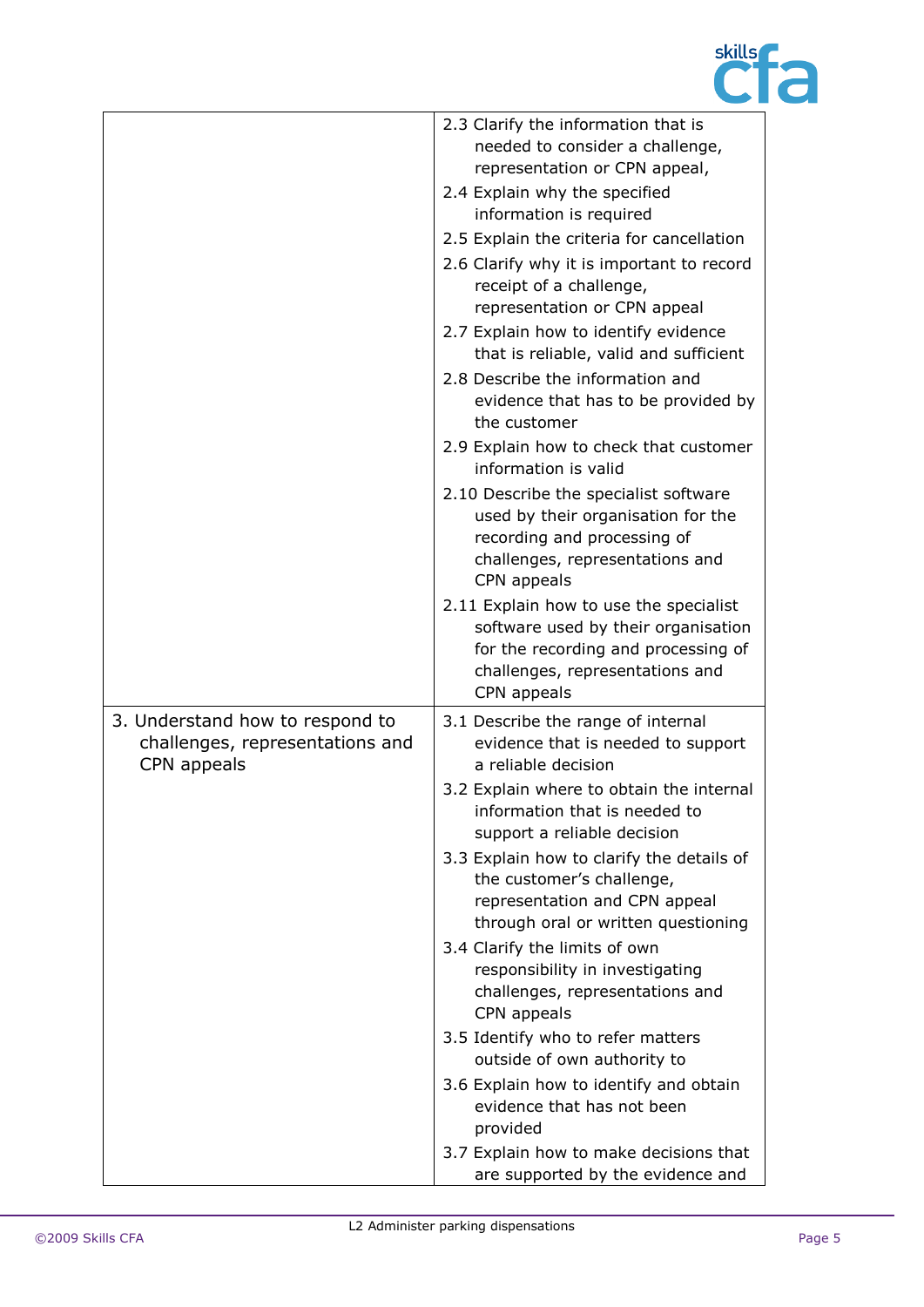

|                                                                        | comply with current legal and<br>organisational requirements<br>3.8 Identify the courses of action that a                                                                                                       |
|------------------------------------------------------------------------|-----------------------------------------------------------------------------------------------------------------------------------------------------------------------------------------------------------------|
|                                                                        | customer can take once a decision<br>has been made                                                                                                                                                              |
|                                                                        | 3.9 Explain the consequences of taking<br>the courses of action that a<br>customer can take once a decision<br>has been made                                                                                    |
| 4. Be able to register receipt of<br>challenges, representations and   | 4.1 Respond promptly to a customer's<br>initial enquiry with accurate advice                                                                                                                                    |
| CPN appeals                                                            | 4.2 Record receipt of the written<br>challenge, representation or CPN<br>appeal                                                                                                                                 |
|                                                                        | 4.3 Make sure they have the<br>information they need to<br>understand the customer's case                                                                                                                       |
|                                                                        | 4.4 Check the details of the<br>documentation received for<br>accuracy, consistency and validity                                                                                                                |
|                                                                        | 4.5 If the documentation fails to meet<br>the requirements for considering<br>the challenge, representation or<br>CPN appeal promptly inform the<br>customer of this and the courses of<br>action they can take |
|                                                                        | 4.6 If the customer's situation does not<br>fall within recognised criteria for<br>cancellation inform the customer of<br>this and the courses of action they<br>can take                                       |
|                                                                        | 4.7 At all stages, comply with<br>organisational and legal<br>requirements                                                                                                                                      |
| 5. Be able to respond to challenges,<br>representation and CPN appeals | 5.1 Collate evidence for response to the<br>challenge, representation or CPN<br>appeal                                                                                                                          |
|                                                                        | 5.2 If necessary, take prompt action to<br>suspend the enforcement process<br>while the case is being investigated                                                                                              |
|                                                                        | 5.3 Make sure all internal records are<br>accurate, reliable, valid and up-to-<br>date                                                                                                                          |
|                                                                        | 5.4 Review the documentation to make<br>sure there is sufficient evidence                                                                                                                                       |
|                                                                        | 5.5 Decide whether there is a need<br>additional evidence                                                                                                                                                       |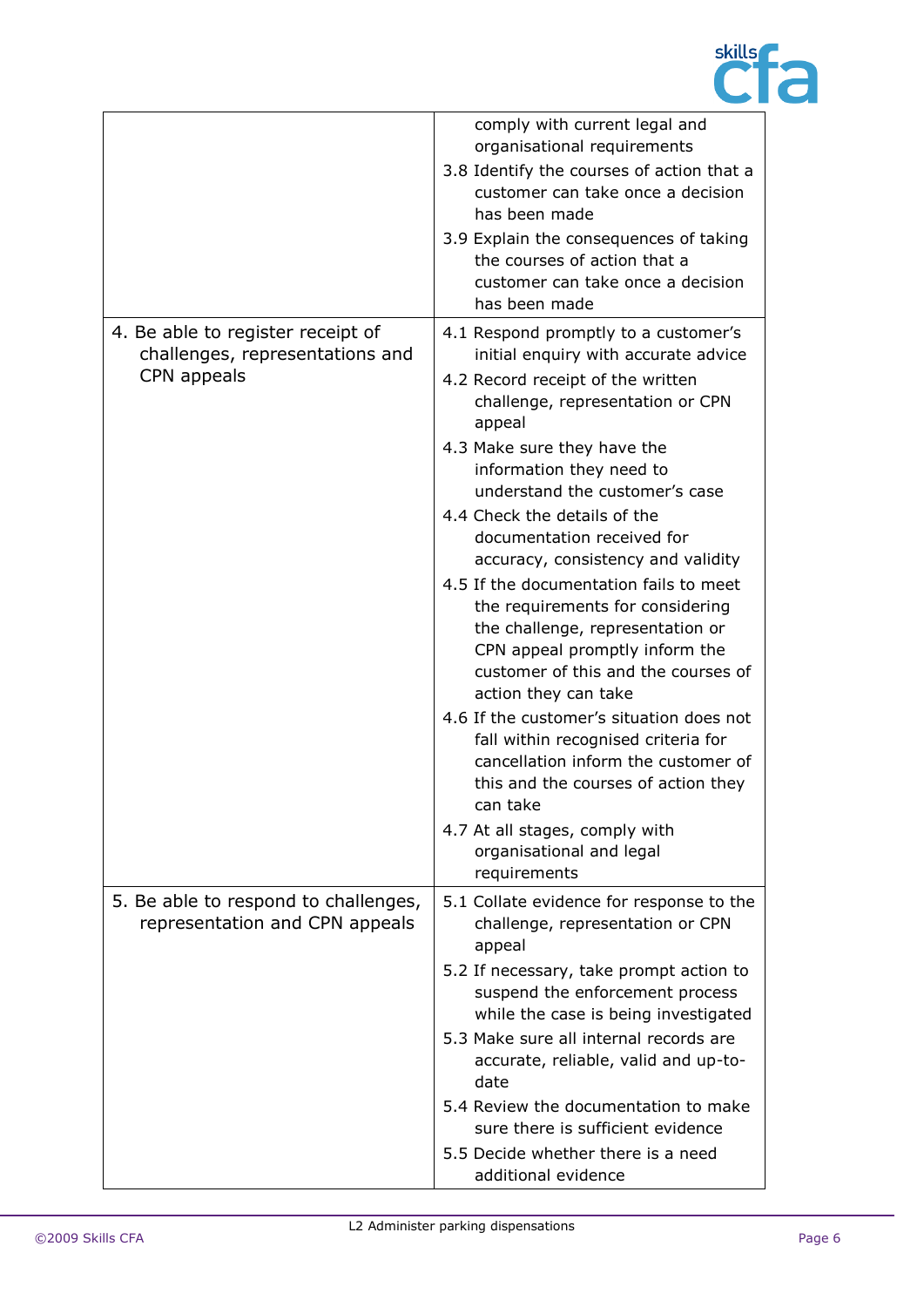

|                                                                                                                                                                     | 5.6 Where necessary, obtain the                                                                                                                                                  |
|---------------------------------------------------------------------------------------------------------------------------------------------------------------------|----------------------------------------------------------------------------------------------------------------------------------------------------------------------------------|
|                                                                                                                                                                     | additional items of evidence needed                                                                                                                                              |
|                                                                                                                                                                     | 5.7 Refer any matter which is beyond                                                                                                                                             |
|                                                                                                                                                                     | the limits of their responsibility to                                                                                                                                            |
|                                                                                                                                                                     | the appropriate person                                                                                                                                                           |
|                                                                                                                                                                     | 5.8 Review all evidence and make a<br>decision                                                                                                                                   |
|                                                                                                                                                                     | 5.9 Inform the customer, in writing and<br>within agreed timescales, of the<br>decision and the courses of action<br>that they can take                                          |
|                                                                                                                                                                     | 5.10 Where appropriate, reactivate the<br>enforcement process                                                                                                                    |
|                                                                                                                                                                     | 5.11Keep copies of all correspondence<br>and update records                                                                                                                      |
|                                                                                                                                                                     | 5.12 At all stages, comply with current<br>organisational and legal<br>requirements                                                                                              |
| <b>Additional Information about the unit</b>                                                                                                                        |                                                                                                                                                                                  |
| Unit purpose and $\text{aim}(s)$                                                                                                                                    | This unit is about the skills,<br>knowledge and understanding<br>learners need to administer parking<br>and traffic challenges,<br>representations and civil parking<br>appeals. |
| Unit expiry date                                                                                                                                                    | 31 December 2013                                                                                                                                                                 |
| Details of the relationship between<br>the unit and relevant national<br>occupational standards or other<br>professional standards or curricula<br>(if appropriate) | <b>Skills CFA NOS</b>                                                                                                                                                            |
| Assessment requirements or<br>quidance specified by a sector or<br>regulatory body (if appropriate)                                                                 | <b>Assessment Strategy</b>                                                                                                                                                       |
| Support for the unit from an SSC or<br>other appropriate body (if required)                                                                                         | <b>Skills CFA</b>                                                                                                                                                                |
| Location of the unit within the<br>subject/sector classification system                                                                                             | 15. Business, Administration and<br>Law<br>15.2 Administration                                                                                                                   |
|                                                                                                                                                                     |                                                                                                                                                                                  |
| Name of the organisation<br>submitting the unit                                                                                                                     | <b>Skills CFA</b>                                                                                                                                                                |
| Availability for use                                                                                                                                                | Shared                                                                                                                                                                           |
| Unit available from                                                                                                                                                 | 1 August 2010                                                                                                                                                                    |
| Unit guided learning hours                                                                                                                                          | 40                                                                                                                                                                               |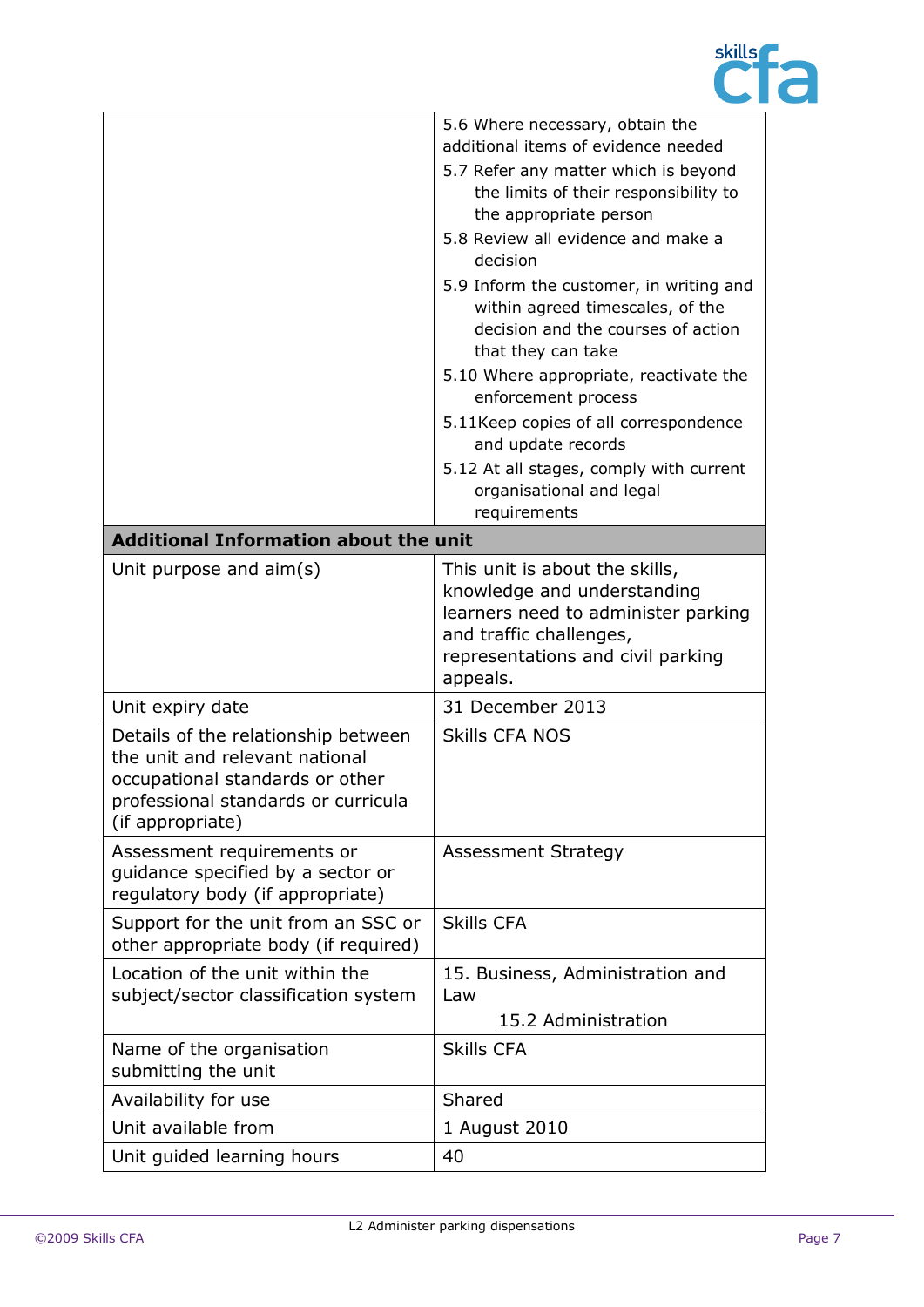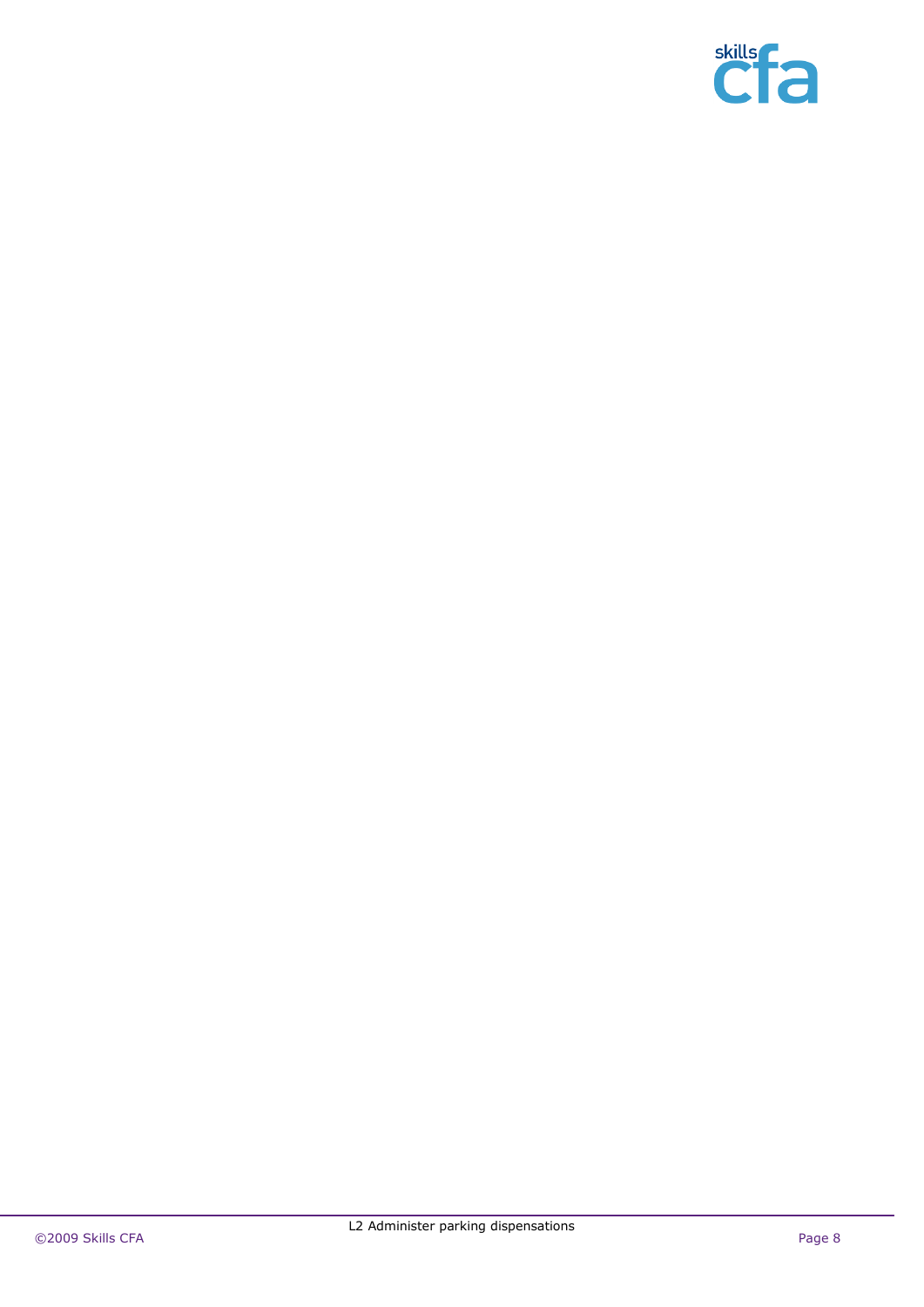

| <b>Title</b>                                                                                               | Administer parking and traffic debt recovery |                                                                                                                                                                                                                                                                                                                                                                                                                                                                                                                                                                                                                                                                                                                                                                                                                    |
|------------------------------------------------------------------------------------------------------------|----------------------------------------------|--------------------------------------------------------------------------------------------------------------------------------------------------------------------------------------------------------------------------------------------------------------------------------------------------------------------------------------------------------------------------------------------------------------------------------------------------------------------------------------------------------------------------------------------------------------------------------------------------------------------------------------------------------------------------------------------------------------------------------------------------------------------------------------------------------------------|
| <b>Skills CFA Unit</b><br>Q335<br>No.                                                                      |                                              |                                                                                                                                                                                                                                                                                                                                                                                                                                                                                                                                                                                                                                                                                                                                                                                                                    |
| <b>WBA Unit No.</b>                                                                                        | J/601/2650                                   |                                                                                                                                                                                                                                                                                                                                                                                                                                                                                                                                                                                                                                                                                                                                                                                                                    |
| <b>Level</b>                                                                                               | 3                                            |                                                                                                                                                                                                                                                                                                                                                                                                                                                                                                                                                                                                                                                                                                                                                                                                                    |
| <b>Credit Value</b>                                                                                        | 9                                            |                                                                                                                                                                                                                                                                                                                                                                                                                                                                                                                                                                                                                                                                                                                                                                                                                    |
| <b>GLH</b><br>54                                                                                           |                                              |                                                                                                                                                                                                                                                                                                                                                                                                                                                                                                                                                                                                                                                                                                                                                                                                                    |
| <b>Learning Outcomes</b>                                                                                   |                                              | <b>Assessment Criteria</b>                                                                                                                                                                                                                                                                                                                                                                                                                                                                                                                                                                                                                                                                                                                                                                                         |
| The learner will                                                                                           |                                              | The learner can                                                                                                                                                                                                                                                                                                                                                                                                                                                                                                                                                                                                                                                                                                                                                                                                    |
| 1. Understand the organisational<br>and legal context for<br>administering parking and traffic<br>recovery |                                              | 1.1 Describe the services they are<br>responsible for<br>1.2 Clarify the limits and scope of their<br>responsibilities and authority in<br>providing services<br>1.3 Explain their organisation's policies,<br>procedures and constraints that<br>affect services in own area of<br>responsibility<br>1.4 Explain how to apply their<br>organisation's policies, procedures<br>and constraints that affect services<br>in own area of responsibility<br>1.5 Describe the current legislation and<br>regulations that apply<br>1.6 Explain the requirements of the<br>Data Protection Act and its<br>implications for own role<br>1.7 Explain the criteria, policy and<br>procedures in relation to debt<br>recovery (e.g. for non-collection,<br>write off, case closure, tracing and<br>recovery, maximising debt |
|                                                                                                            |                                              | collection, reporting, performance<br>management)<br>1.6 Explain the debt recovery<br>process within the organisation                                                                                                                                                                                                                                                                                                                                                                                                                                                                                                                                                                                                                                                                                              |
| 2. Understand the processes<br>involved in debt recovery                                                   |                                              | 2.1 Explain the role of Traffic<br>Enforcement Centre and/or the<br>magistrates court in the debt<br>recovery process<br>2.2 Describe the debt recovery<br>documentation to be served<br>2.3 Explain how to serve debt recovery<br>documentation<br>2.4 Describe the case evidence that                                                                                                                                                                                                                                                                                                                                                                                                                                                                                                                            |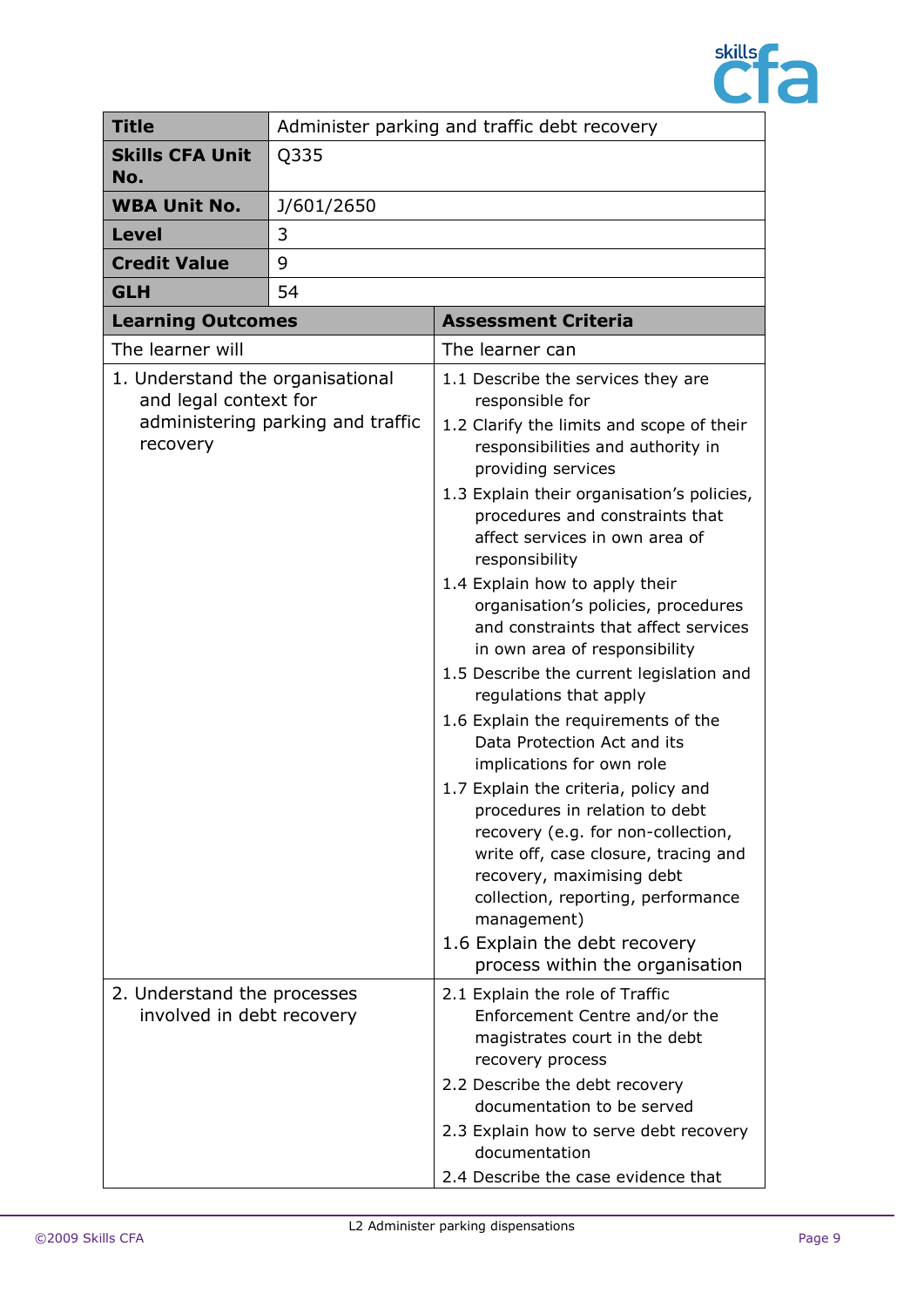

|                                  | may be used 2.5 Explain how to                                                                         |
|----------------------------------|--------------------------------------------------------------------------------------------------------|
|                                  | investigate a case                                                                                     |
|                                  | 2.6 Clarify the limits of own<br>responsibility                                                        |
|                                  | 2.7 Identify to whom matters outside                                                                   |
|                                  | own authority should be referred                                                                       |
|                                  | 2.8 Describe the range of possible                                                                     |
|                                  | outcomes of a case                                                                                     |
|                                  | 2.9 Identify the appropriate actions to<br>take for each possible outcome of a<br>case                 |
|                                  | 2.10 Clarify the role of debt recovery<br>agents and other agencies                                    |
|                                  | 2.11 Explain how to communicate<br>effectively with debt recovery<br>agents and other outside agencies |
|                                  | 2.12 Clarify the importance of the audit<br>trail                                                      |
|                                  | 2.13 Explain how to update and<br>maintain records as necessary                                        |
|                                  | 2.14 Describe the reports that are<br>required                                                         |
|                                  | 2.15 Explain how and when to produce<br>required reports                                               |
|                                  | 2.16 Explain how to close a case in line<br>with organisational policy and<br>relevant legislation     |
| 3. Be able to administer parking | 3.1 Monitor the quality of the data to                                                                 |
| and traffic debt recovery        | be registered at Traffic                                                                               |
|                                  | Enforcement Centre (TEC) or                                                                            |
|                                  | magistrates court                                                                                      |
|                                  | 3.2 Ensure debt recovery<br>documentation is served in                                                 |
|                                  | accordance with organisational                                                                         |
|                                  | policy and relevant legislation                                                                        |
|                                  | 3.3 Investigate the case and prepare                                                                   |
|                                  | case evidence in accordance with<br>organisational policy and relevant<br>legislation                  |
|                                  | 3.4 Review all evidence; make and                                                                      |
|                                  | record a decision on the basis of<br>the evidence                                                      |
|                                  | 3.5 Where the decision is not to pursue                                                                |
|                                  | the case make sure that relevant                                                                       |
|                                  | people are informed and that the<br>decision has been recorded                                         |
|                                  | properly                                                                                               |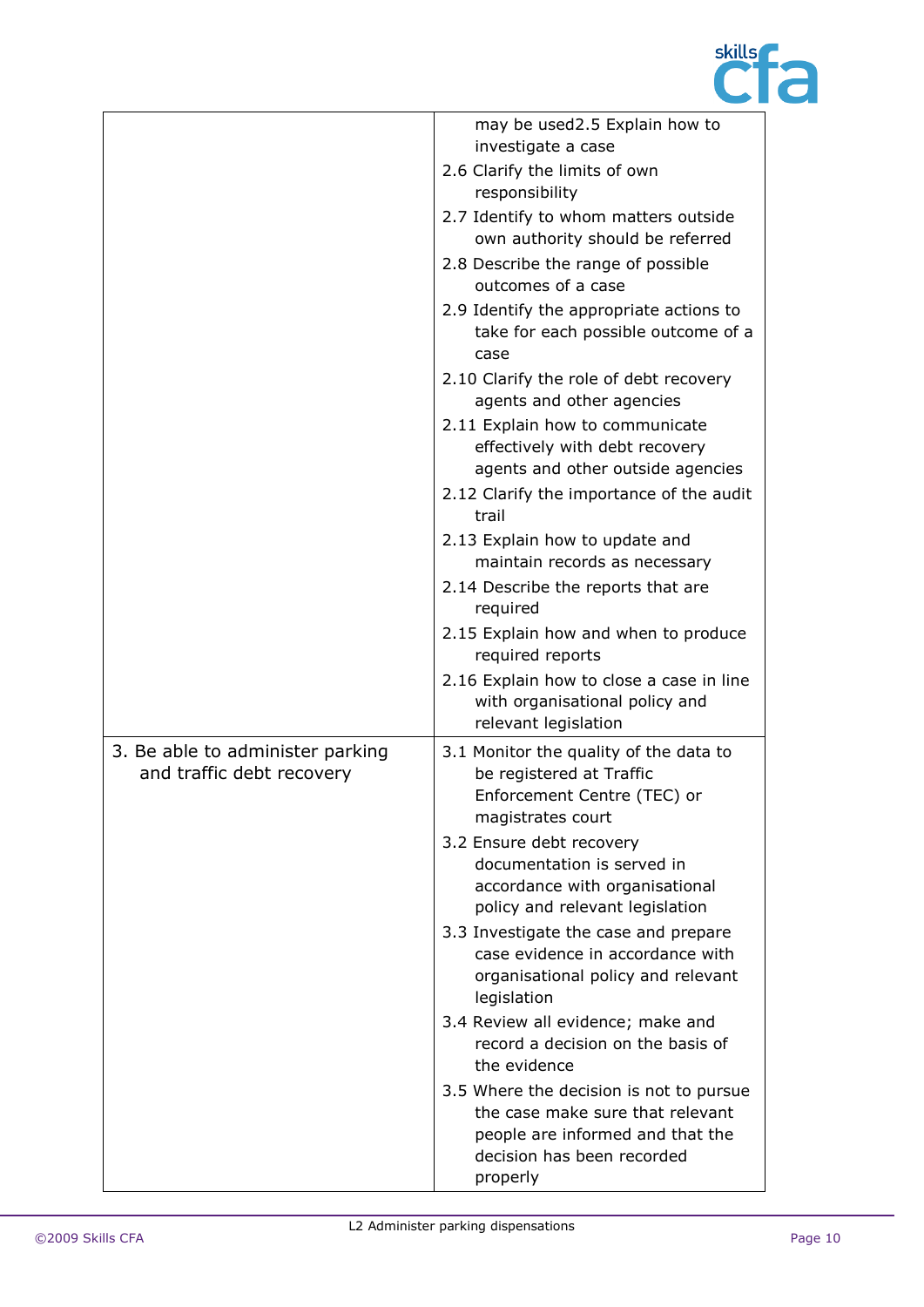

|                                                                                                                                                                     | 3.6 Where the decision is to pursue the<br>case, proceed in accordance with<br>organisational policy and relevant<br>legislation<br>3.7 Respond appropriately to the<br>outcomes of the case, review<br>feedback and take appropriate<br>action |
|---------------------------------------------------------------------------------------------------------------------------------------------------------------------|-------------------------------------------------------------------------------------------------------------------------------------------------------------------------------------------------------------------------------------------------|
|                                                                                                                                                                     | 3.8 Liaise with debt recovery agents                                                                                                                                                                                                            |
|                                                                                                                                                                     | 3.9 Liaise with outside agencies                                                                                                                                                                                                                |
|                                                                                                                                                                     | 3.10 Monitor the performance of debt<br>recovery agents                                                                                                                                                                                         |
|                                                                                                                                                                     | 3.11 Produce relevant reports                                                                                                                                                                                                                   |
|                                                                                                                                                                     | 3.12 Update and maintain records in<br>line with organisational policy and<br>relevant legislation                                                                                                                                              |
|                                                                                                                                                                     | 3.13 At all stages carry out work within<br>the given deadlines for the case                                                                                                                                                                    |
|                                                                                                                                                                     | 3.14 Close the case in accordance with<br>organisational policy and relevant<br>legislation                                                                                                                                                     |
| <b>Additional Information about the unit</b>                                                                                                                        |                                                                                                                                                                                                                                                 |
|                                                                                                                                                                     |                                                                                                                                                                                                                                                 |
| Unit purpose and $\text{aim}(s)$                                                                                                                                    | This unit is about the skills,<br>knowledge and understanding<br>required to administer parking and<br>traffic debt recovery.                                                                                                                   |
| Unit expiry date                                                                                                                                                    | 31 December 2013                                                                                                                                                                                                                                |
| Details of the relationship between<br>the unit and relevant national<br>occupational standards or other<br>professional standards or curricula<br>(if appropriate) | <b>Skills CFA NOS</b>                                                                                                                                                                                                                           |
| Assessment requirements or<br>quidance specified by a sector or<br>regulatory body (if appropriate)                                                                 | <b>Assessment Strategy</b>                                                                                                                                                                                                                      |
| Support for the unit from an SSC or<br>other appropriate body (if required)                                                                                         | <b>Skills CFA</b>                                                                                                                                                                                                                               |
| Location of the unit within the<br>subject/sector classification system                                                                                             | 15. Business, Administration and<br>Law<br>15.2 Administration                                                                                                                                                                                  |
| Name of the organisation<br>submitting the unit                                                                                                                     | <b>Skills CFA</b>                                                                                                                                                                                                                               |
| Availability for use                                                                                                                                                | Shared                                                                                                                                                                                                                                          |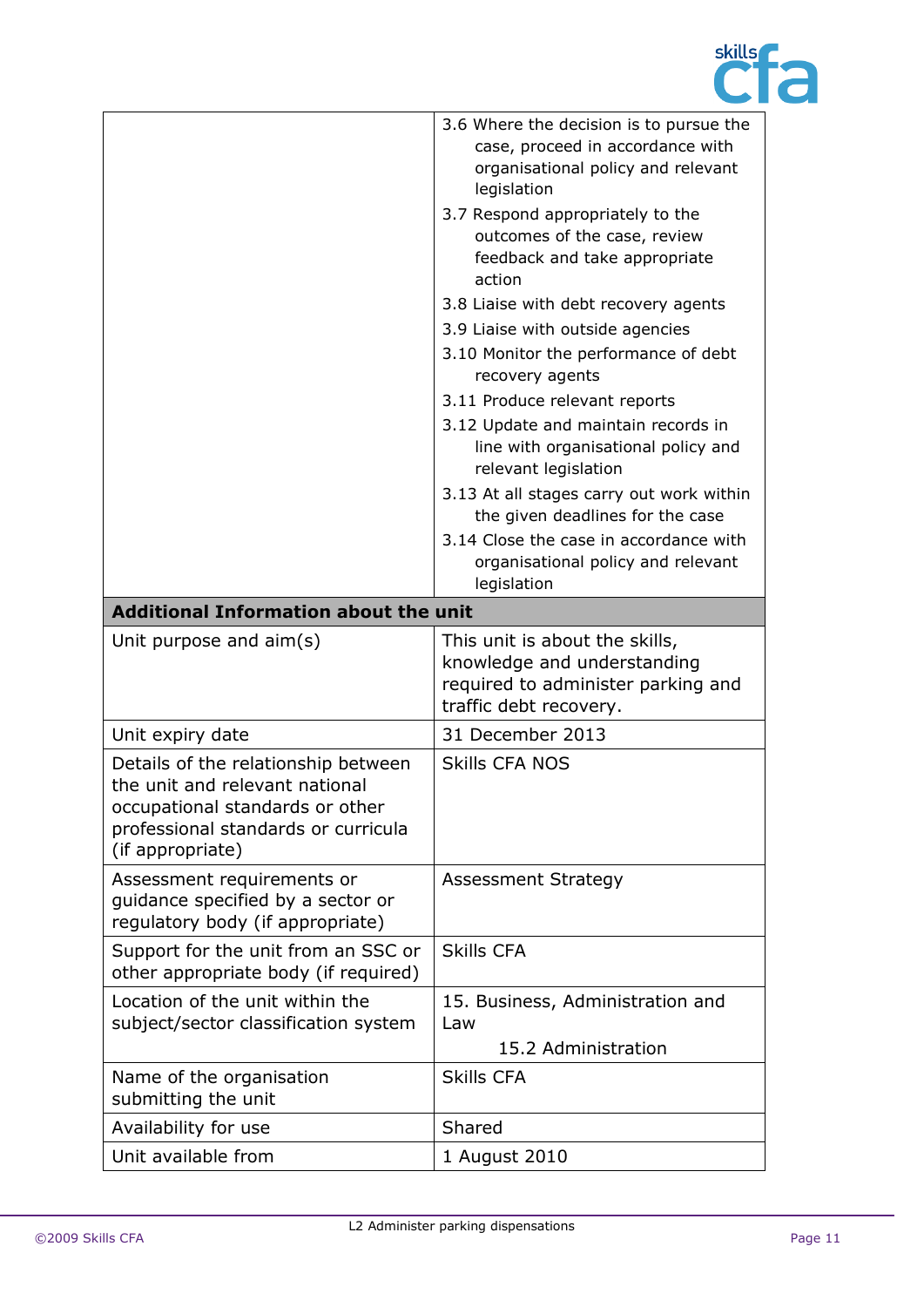

Unit guided learning hours | 54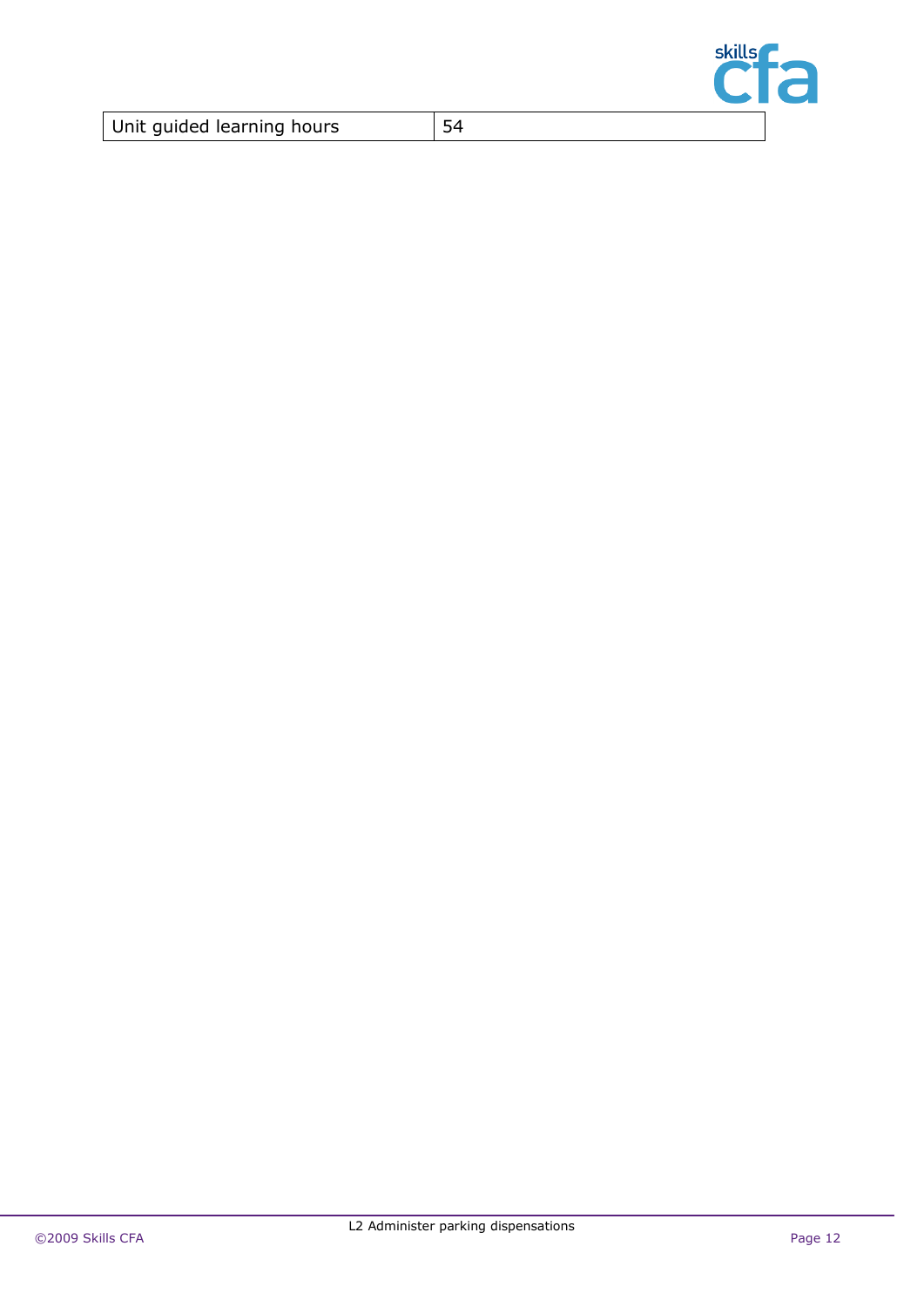

| <b>Title</b>                                                                                                        |            | Administer statutory parking and traffic appeals                                                                                                                                                                                                                                                                                                                                                                                                                                                                                                                                                               |
|---------------------------------------------------------------------------------------------------------------------|------------|----------------------------------------------------------------------------------------------------------------------------------------------------------------------------------------------------------------------------------------------------------------------------------------------------------------------------------------------------------------------------------------------------------------------------------------------------------------------------------------------------------------------------------------------------------------------------------------------------------------|
| <b>Skills CFA Unit</b><br>No.                                                                                       | Q334       |                                                                                                                                                                                                                                                                                                                                                                                                                                                                                                                                                                                                                |
| <b>Skills CFA WBA</b><br>No.                                                                                        | R/601/2649 |                                                                                                                                                                                                                                                                                                                                                                                                                                                                                                                                                                                                                |
| <b>Level</b>                                                                                                        | 3          |                                                                                                                                                                                                                                                                                                                                                                                                                                                                                                                                                                                                                |
| <b>Credit Value</b>                                                                                                 | 9          |                                                                                                                                                                                                                                                                                                                                                                                                                                                                                                                                                                                                                |
| <b>GLH</b>                                                                                                          | 45         |                                                                                                                                                                                                                                                                                                                                                                                                                                                                                                                                                                                                                |
| <b>Learning Outcomes</b>                                                                                            |            | <b>Assessment Criteria</b>                                                                                                                                                                                                                                                                                                                                                                                                                                                                                                                                                                                     |
| The learner will                                                                                                    |            | The learner can                                                                                                                                                                                                                                                                                                                                                                                                                                                                                                                                                                                                |
| 1. Understand the organisational<br>and legal context for<br>administering statutory parking<br>and traffic appeals |            | 1.1 Describe the services for which<br>they are responsible<br>1.2 Explain the organisation's policies,<br>procedures and constraints that<br>affect services in their area of<br>responsibility<br>1.3 Describe the rules that apply when<br>dealing with statutory appeals (e.g.<br>Codes of Conduct, Code of Practice)<br>1.4 Interpret Traffic Regulation Orders<br>1.5 Describe the current legislation that<br>applies when dealing with statutory<br>appeals (e.g. Traffic Management<br>Act 2004)<br>1.6 Explain the requirements of the<br>Data Protection Act and its<br>implications for their role |
| 2. Understand how to prepare case<br>evidence                                                                       |            | 2.1 Describe the specialist software<br>used by their organisation for the<br>recording and processing of<br>statutory appeals<br>2.2 Explain how to identify evidence<br>that is sufficient, reliable and valid<br>2.3 Identify the information has to be<br>provided<br>2.4 Explain how to check that<br>information provided is accurate<br>2.5 Explain the grounds on which<br>someone may appeal<br>2.6 Explain the grounds on which<br>someone may file a statement of<br>truth<br>2.7 Clarify the importance of acting<br>within the given deadline for the<br>case and the consequences of             |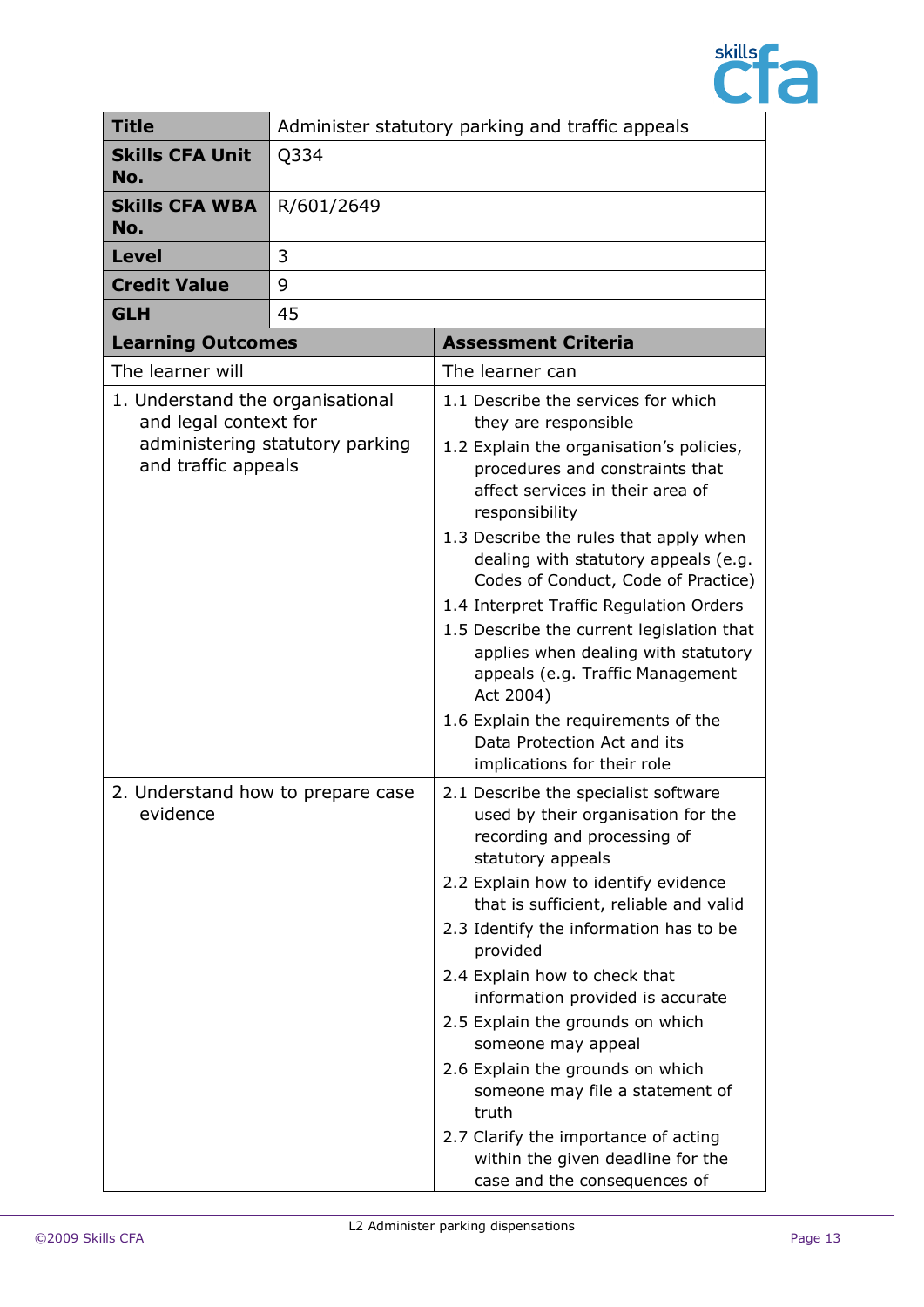

| 3. Understand how to investigate<br>the case for statutory appeal and<br>decide how to proceed | failing to do so<br>2.8 Clarify the limits of their<br>responsibility in investigating<br>statutory appeals<br>2.9 Identify to whom matters outside<br>own authority should be referred<br>3.1 Describe what evidence is needed<br>and why<br>3.2 Explain how to identify evidence                                                                                                                                                                                                                                                                                                                                                                                       |
|------------------------------------------------------------------------------------------------|--------------------------------------------------------------------------------------------------------------------------------------------------------------------------------------------------------------------------------------------------------------------------------------------------------------------------------------------------------------------------------------------------------------------------------------------------------------------------------------------------------------------------------------------------------------------------------------------------------------------------------------------------------------------------|
|                                                                                                | that has not been provided<br>3.3 Explain how to obtain evidence that<br>has not been provided<br>3.4 Identify who to consult if further<br>information is needed                                                                                                                                                                                                                                                                                                                                                                                                                                                                                                        |
| 4. Understand how to contest a<br>statutory appeal                                             | 4.1 Explain how to prepare a case<br>summary<br>4.2 Explain how to present a case<br>summary<br>4.3 Clarify why it is important to<br>present a case summary in the<br>specified way<br>4.4 Explain how to prepare the<br>documentation for a case that is<br>not to be contested<br>4.5 Explain the organisation's<br>requirements for the presentation<br>and organisation of documents for<br>a statutory appeal hearing<br>4.6 Explain how to prepare to attend a<br>hearing<br>4.7 Explain the Code of Conduct which<br>regulates how to behave when<br>attending a statutory appeal<br>4.8 Describe the kinds of further<br>information that might be<br>requested |
| 5. Understand how to respond to<br>the outcome of a statutory<br>appeal                        | 5.1 Describe the actions to take to<br>close a case<br>5.2 Explain how to arrange for refunds<br>of fees to be paid<br>5.3 Describe the records (paper and<br>electronic) that need to be updated<br>to record the outcome of the<br>statutory appeal and how to do this<br>5.4 Identify who to inform of the<br>outcomes of a statutory appeal                                                                                                                                                                                                                                                                                                                          |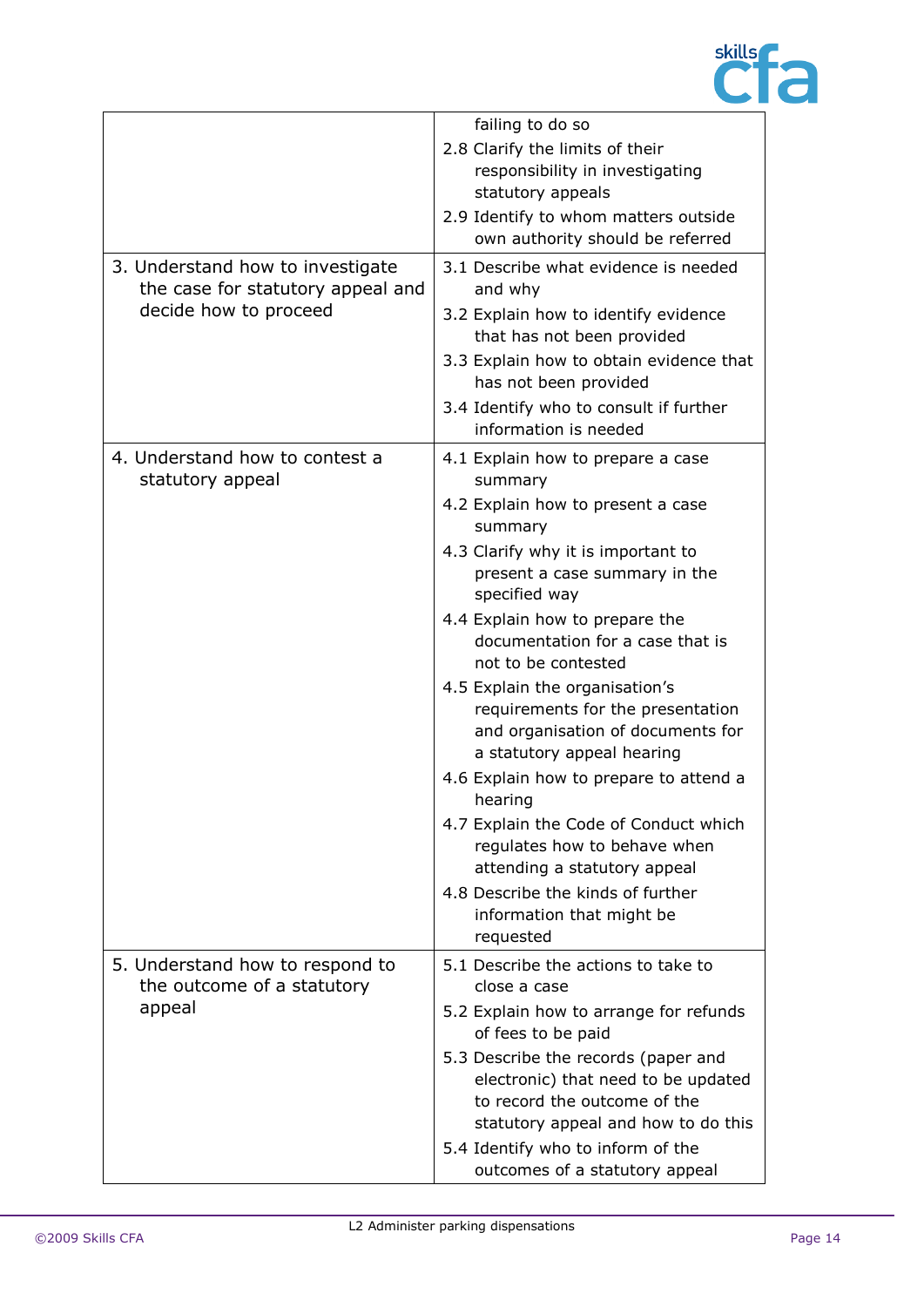

|                                                                                       | 5.5 Clarify why it is important to inform<br>specified persons of the outcomes<br>of a statutory appeal<br>5.6 Explain the courses of action that<br>are available to the appellant<br>5.7 Explain the courses of action that<br>are available to the respondent<br>5.8 Describe what actions to take to<br>reactivate the recovery process                                                                                                        |
|---------------------------------------------------------------------------------------|----------------------------------------------------------------------------------------------------------------------------------------------------------------------------------------------------------------------------------------------------------------------------------------------------------------------------------------------------------------------------------------------------------------------------------------------------|
| 6. Be able to prepare case evidence                                                   | 6.1 Record receipt of the statutory<br>appeal notification or revocation<br>order                                                                                                                                                                                                                                                                                                                                                                  |
|                                                                                       | 6.2 Take action to suspend the<br>enforcement process during the<br>investigation<br>6.3 Check the details of the<br>documentation received for                                                                                                                                                                                                                                                                                                    |
|                                                                                       | accuracy and consistency<br>6.4 Notify the appropriate person of<br>any discrepancies                                                                                                                                                                                                                                                                                                                                                              |
|                                                                                       | 6.5 Understand the grounds on which<br>the customer is appealing or the<br>statement of truth has been filed<br>6.6 At all stages comply with current                                                                                                                                                                                                                                                                                              |
|                                                                                       | organisational and legal<br>requirements                                                                                                                                                                                                                                                                                                                                                                                                           |
|                                                                                       | 6.7 At all stages carry out work within<br>the given deadline for the case                                                                                                                                                                                                                                                                                                                                                                         |
| 7. Be able to investigate a case for<br>statutory appeal and decide how<br>to proceed | 7.1 Make sure all necessary evidence is<br>present, accurate, valid and reliable<br>7.2 Identify and obtain any additional<br>items of evidence that are needed<br>7.3 Where necessary consult other<br>people to obtain further information<br>7.4 Refer any matter which is beyond<br>the limits of own responsibility to<br>the appropriate person<br>7.5 Review all evidence<br>7.6 Make and record a decision on the<br>basis of the evidence |
|                                                                                       | 7.7 Where the decision is not to contest<br>the statutory appeal or the<br>statement of truth, make sure that<br>the adjudicator and appellant or<br>respondent are informed and that<br>the decision has been recorded                                                                                                                                                                                                                            |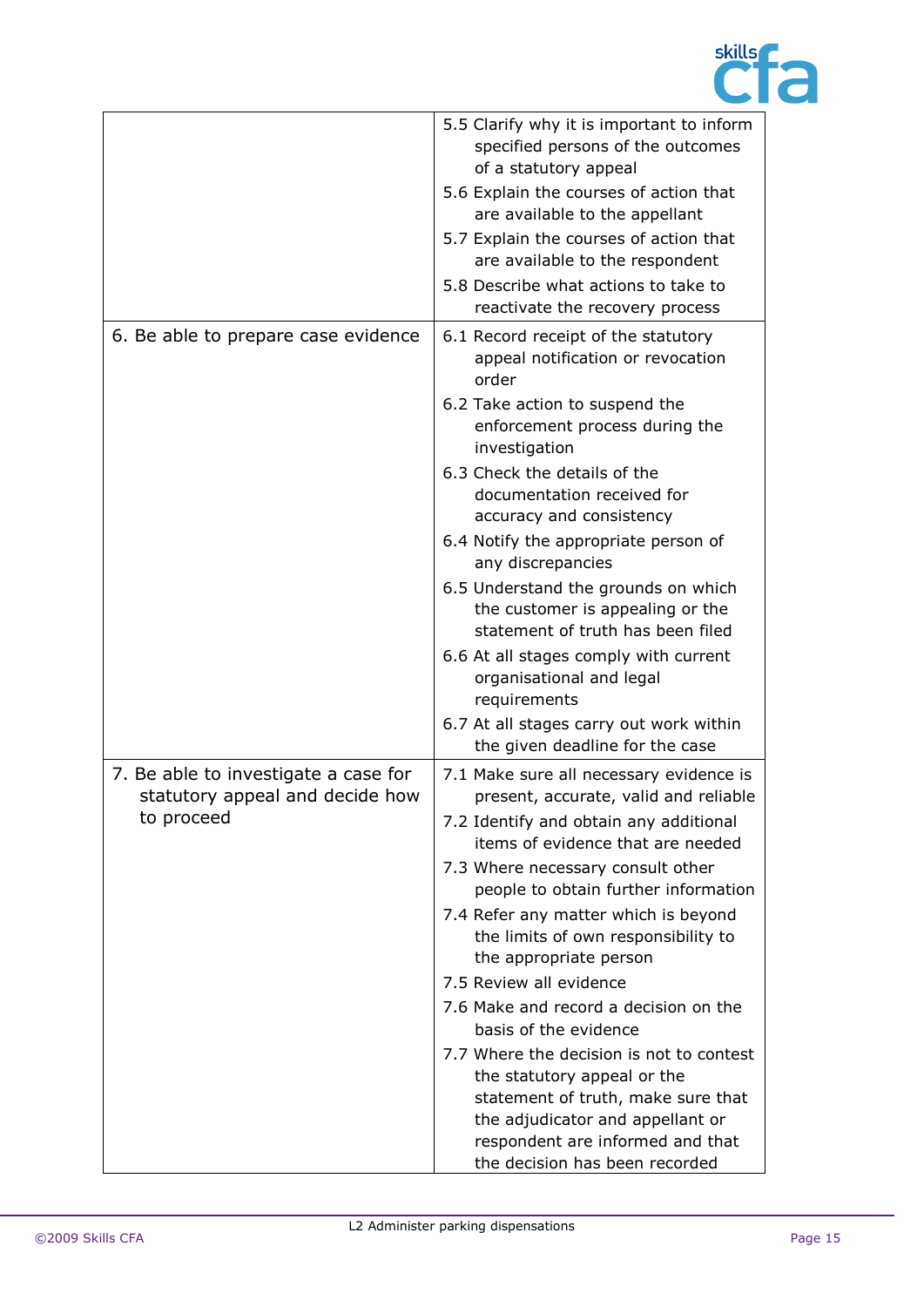

|                                                                                                                                                                     | properly                                                                                                                                                                                                           |  |
|---------------------------------------------------------------------------------------------------------------------------------------------------------------------|--------------------------------------------------------------------------------------------------------------------------------------------------------------------------------------------------------------------|--|
|                                                                                                                                                                     | 7.8 At all stages comply with current                                                                                                                                                                              |  |
|                                                                                                                                                                     | organisational and legal requirements                                                                                                                                                                              |  |
| 8. Be able to contest a statutory<br>appeal                                                                                                                         | 8.1 Prepare a case summary in<br>accordance with organisational<br>guidelines and relevant codes of<br>practice                                                                                                    |  |
|                                                                                                                                                                     | 8.2 Collate, label and present<br>documentation in the format<br>required by the appeals service                                                                                                                   |  |
|                                                                                                                                                                     | 8.3 Make sure copies of documentation<br>are provided to all relevant people                                                                                                                                       |  |
|                                                                                                                                                                     | 8.4 Make sure that they are prepared<br>to respond to requests for further<br>information including when a<br>statutory appeal is referred by an<br>adjudicator to an independent<br>person to consider mitigation |  |
|                                                                                                                                                                     | 8.5 If they attend the hearing, ensure<br>that they are fully conversant with<br>the case and comply with the Code<br>of Conduct for personal attendance                                                           |  |
| 9. Be able to respond to the<br>outcomes of a statutory appeal                                                                                                      | 9.1 On receiving notification of the<br>outcome of the statutory appeal,<br>update all records in accordance<br>with organisational and legal<br>requirements                                                      |  |
|                                                                                                                                                                     | 9.2 Proceed with the case as<br>appropriate to the outcomes of the<br>statutory appeal                                                                                                                             |  |
|                                                                                                                                                                     | 9.3 Review and consider the<br>adjudicator's feedback                                                                                                                                                              |  |
|                                                                                                                                                                     | 9.4 Take appropriate actions in<br>response to the adjudicator's<br>feedback                                                                                                                                       |  |
| <b>Additional Information about the unit</b>                                                                                                                        |                                                                                                                                                                                                                    |  |
| Unit purpose and $\text{aim}(s)$                                                                                                                                    | This unit is about the skills,<br>knowledge and understanding<br>required to administer statutory<br>parking and traffic appeals.                                                                                  |  |
| Unit expiry date                                                                                                                                                    | 31 December 2013                                                                                                                                                                                                   |  |
| Details of the relationship between<br>the unit and relevant national<br>occupational standards or other<br>professional standards or curricula<br>(if appropriate) | <b>Skills CFA NOS</b>                                                                                                                                                                                              |  |